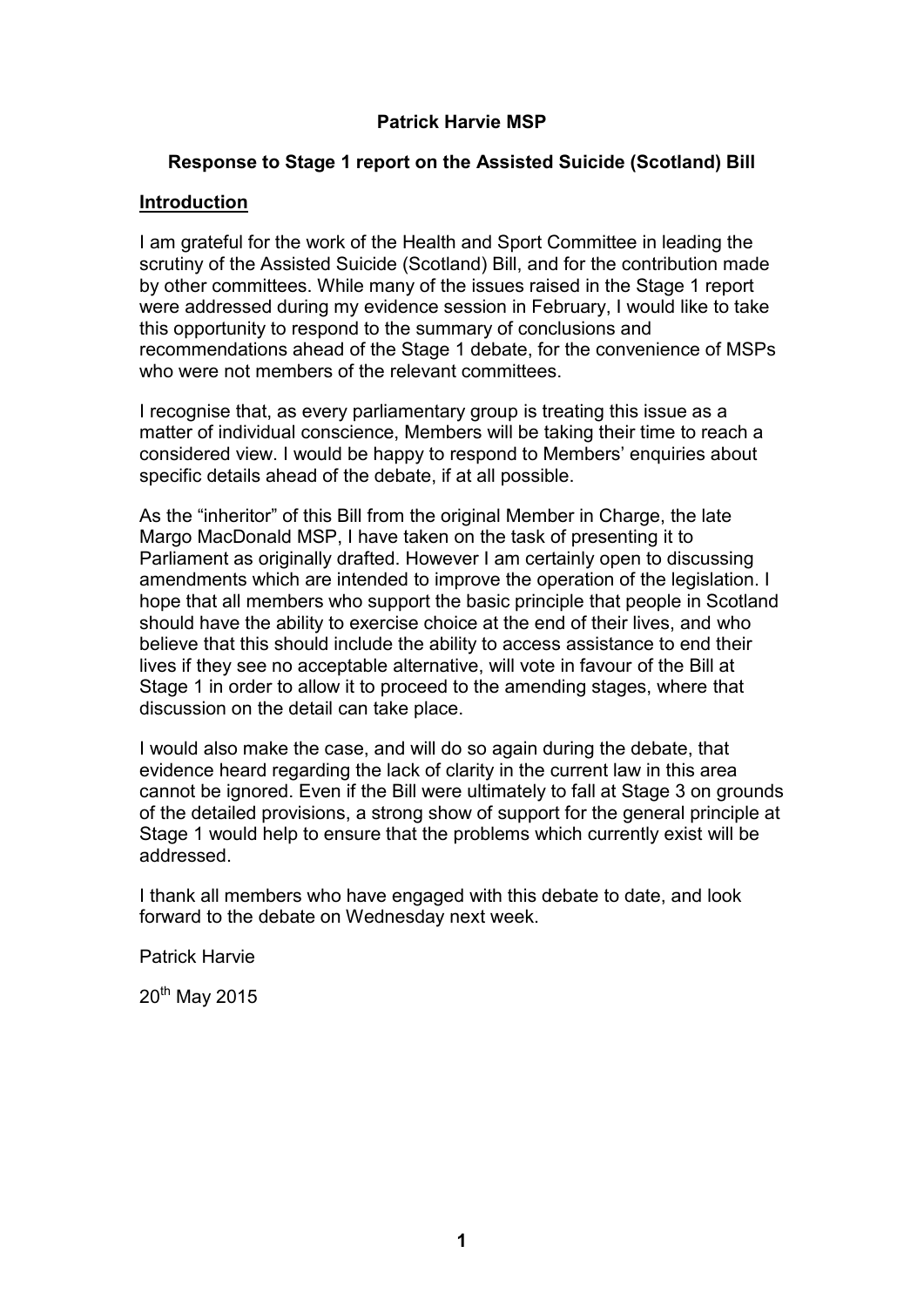## **Responses to specific conclusions and recommendations**

(numbering based on the summary of conclusions from page 47 onward)

**292. The Committee is not persuaded by the argument that the lack of certainty in the existing law on assisted suicide makes it desirable to legislate to permit assisted suicide; it considers that the law must continue to provide an effective deterrent against abuse, and to be responsive to the individual facts of particular cases. [Paragraph 52]**

I agree that legislation to permit assisted suicide is not the only way in which the current lack of legal clarity can be resolved. Prosecution guidelines, which have been issued in England and Wales but which the Lord Advocate has resisted issuing in Scotland, would be another means of providing increased clarity in the meaning of the current law.

However one argument which has been made against such an approach is that it is a matter for Parliament to decide in a democratic manner.

A far greater level of clarity would be given by the provision of a well-defined and well-regulated system by which people can record their intentions and make a request for assistance, and by which that assistance can be given in the knowledge that the person is acting out of free will and with the capacity to do so. It would leave a clearer case for prosecution in cases where a person had acted outwith the terms of this legally defined system for offering assistance; whereas in such a case today there may be considerable sympathy that a person has acted out of compassion but in the absence of a legally clear option.

### **293. The Committee acknowledges that there is an ethical duty to respond with compassion to the suffering of others, as well as a need to uphold the dignity of those who are suffering at the end of life, and to avoid endorsing negative attitudes and judgments about disability, illness, and older age.**

This is a point of agreement between supporters and opponents of the Bill. The difference of views arises over whether such a compassionate response can and should in certain circumstances encompass a positive response to a person making a competent request for assistance to end their life.

As discussed at some length in Committee, the concept of dignity is a subjective one. Many of those who argue in favour of the Bill consider that their self-defined dignity is related to the control they have over their own life and death, and that it is compromised under the current law. The law should not impose on all people one interpretation of such a subjective concept, but rather should empower people to make choices on their own terms.

Given the subjective nature of the concept of dignity, I remain of the view that it would be inadequate for either support or opposition to the Bill to rest principally on this line of reasoning.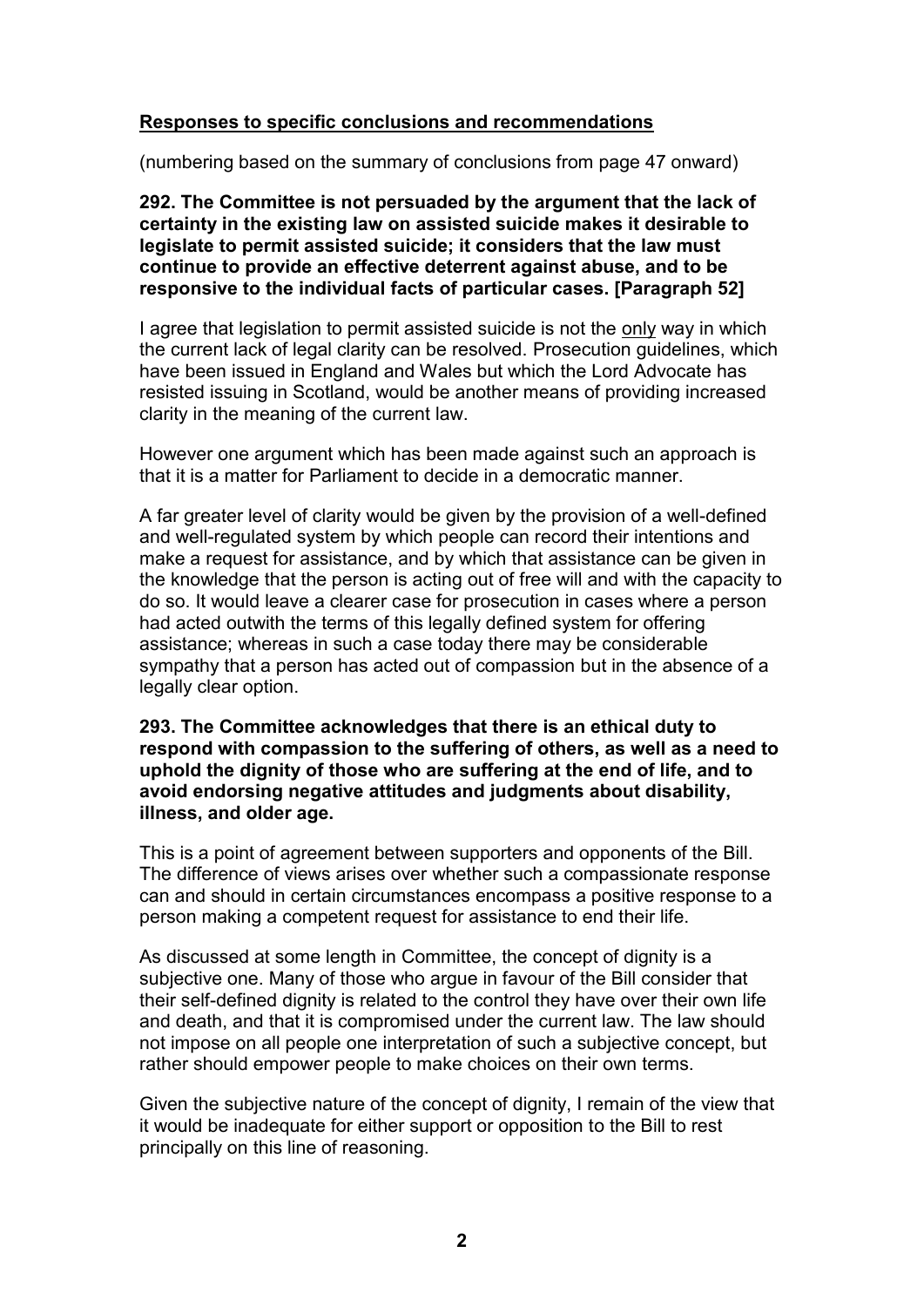## **294. The Committee acknowledges that there are ways of responding to suffering (such as increased focus on palliative care and on supporting those with disabilities), which do not raise the kind of concerns about crossing a legal and ethical "Rubicon" that are raised by assisted suicide. [Paragraph 70]**

Again, supporters and opponents of the Bill do not disagree about the need for provision of high quality palliative care or for the social, economic, cultural and practical conditions which are required to ensure that disabled people can live well.

As has been argued in committee and in written submission, other jurisdictions which have permitted a form of assisted suicide show no evidence that such systems militate against investment in these priorities. In some cases, the reverse appears to be true.

However the availability of these options, even under better conditions than those which currently pertain in Scotland, does not overcome the issues raised by this Bill or answer the concerns of those for whom palliative care and other forms of support cannot be adequate.

The Bill seeks to widen the choices people have before them, not to narrow them down.

**295. Given the qualified nature of the principle of respect for autonomy, and the need to weigh it against other relevant legal and ethical principles, the Committee is not persuaded that the principle of respect for autonomy on its own requires that assisted suicide be permitted in some circumstances. [Paragraph 89-92]**

The case for the Bill does not rest on the principle of autonomy alone, nor on a view that it is an absolute and unqualified concept. Rather the role of autonomy is seen as one aspect of a broad case for a change in the law.

However it is also certain that autonomy has been an increasingly important concept in patient care for many years now, as society (including but by no means limited to Scotland) has moved away from a paternalistic approach to care. Inherent in this shift has been a clear tendency to define the goals and outcomes of care in the patient's terms, rather than in terms imposed upon them solely by medical professionals or others.

**296. Having considered assisted suicide alongside other end-of-life practices in healthcare, the Committee considers that assisted suicide is ethically and legally distinct from practices such as the cessation of lifesustaining treatment and the administration of painkilling drugs which incidentally hasten death, and that the reasons which justify these practices do not support or justify assisted suicide. [Paragraph 101 and Paragraph 110]**

It is clear that assisted suicide is legally distinct from the examples given above. That would not change under the provisions of the Bill.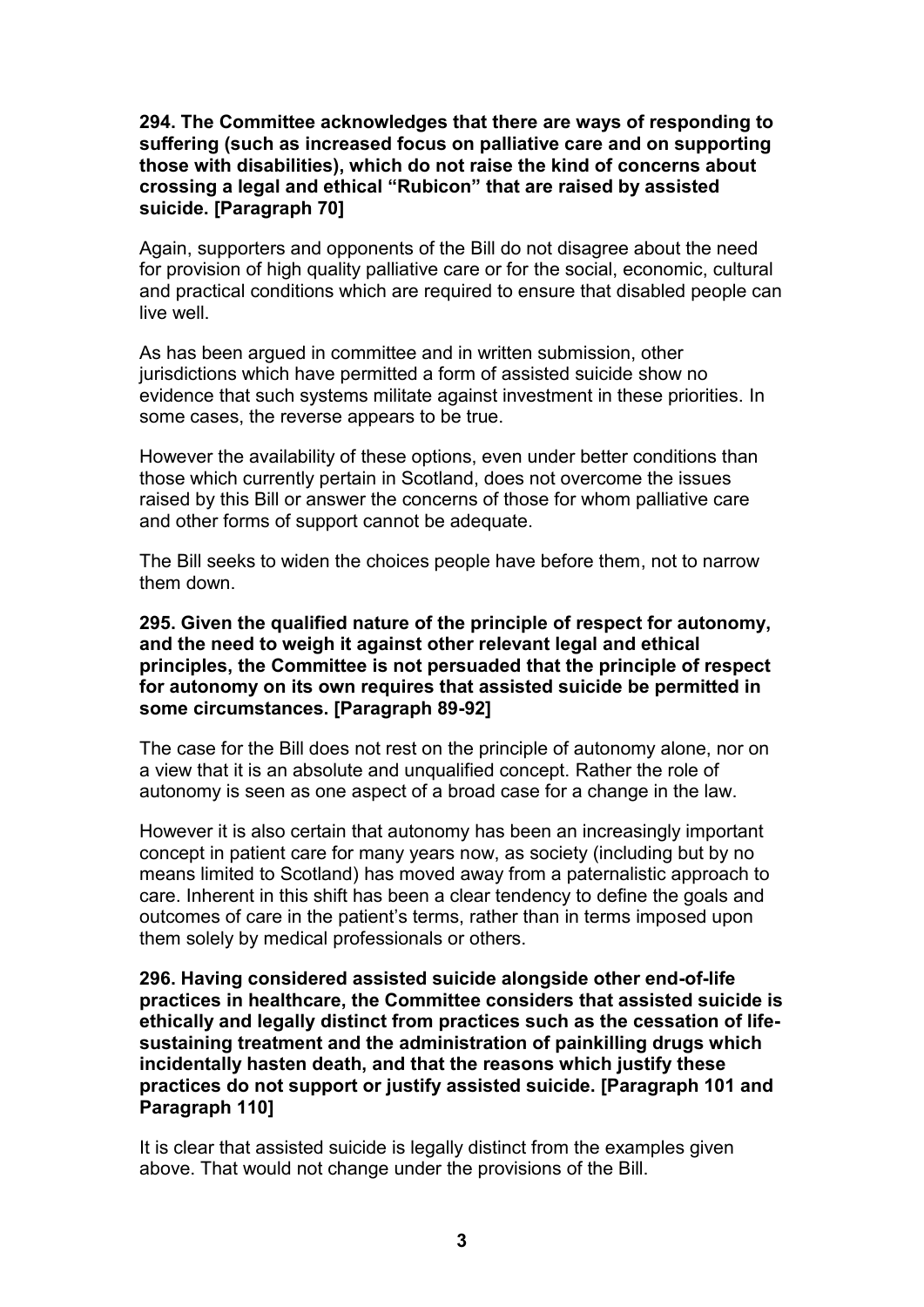While there are also ethical distinctions, I would make the case that these distinctions are not categorical but exist along a spectrum. There are circumstances in which the decision to cease a life-sustaining treatment is so certain to lead to death, and so clearly reliant on the active participation of another person (as in shutting off a piece of equipment) that the ethical distinctions from assisted suicide are far less definitive.

While there is no automatic read-across between society's treatment of these different circumstances, the dramatically different treatment which the law currently demands is hard to justify.

**297. The Committee considers that experience from other jurisdictions, although informative, cannot be regarded as evidence either in favour of the Bill or against it, not only because none of the existing regimes is directly equivalent to the proposals in the Bill, but because each cultural context is distinct, so that experience from one jurisdiction cannot be extrapolated straightforwardly into another. [Paragraph 133-134]**

I welcome the fact that the Committee appears not to accept the questionable predictions which have been made based on the experience in other jurisdictions, and I agree that the experience elsewhere cannot be taken as a reason why the Scottish Parliament must, or must not, pass the Bill.

However what does seem clear is that the claim made by some that passing the Bill would lead to a reduction in political support or financial investment being given to palliative care is not borne out elsewhere.

**298. It seems clear that in numerous respects, some of which go to the heart of the Bill's purpose, the language of the Bill would introduce much uncertainty. In the context of a statute that makes an exception to the law of homicide and permits one person to assist in the death of another, such significant uncertainty must be unacceptable and would require to be addressed were Parliament to approve the Bill at Stage 1. [Paragraph 165]**

The Bill would create a clearly defined series of steps by which a person may make a declaration in relation to assisted suicide, and then request assistance. In taking this approach to offering legal clarity, no one is arguing that any piece of legislation removes the ability of courts to make judgements about specific cases and their compliance with the law. In that regard, no legal framework around assisted suicide (including complete prohibition) will involve absolute clarity. The question for Parliament is whether adequate clarity would be provided under the Bill.

It is my view that the Bill does provide adequate clarity, however I am open to discussion about amendments which might be lodged at stages 2 and 3 to refine this further.

Such amendments would however need to avoid the risk of relying on a definitive list of actions which could be undertaken in providing assistance, as lists intended to be definitive often prove not to be so. In any complex area of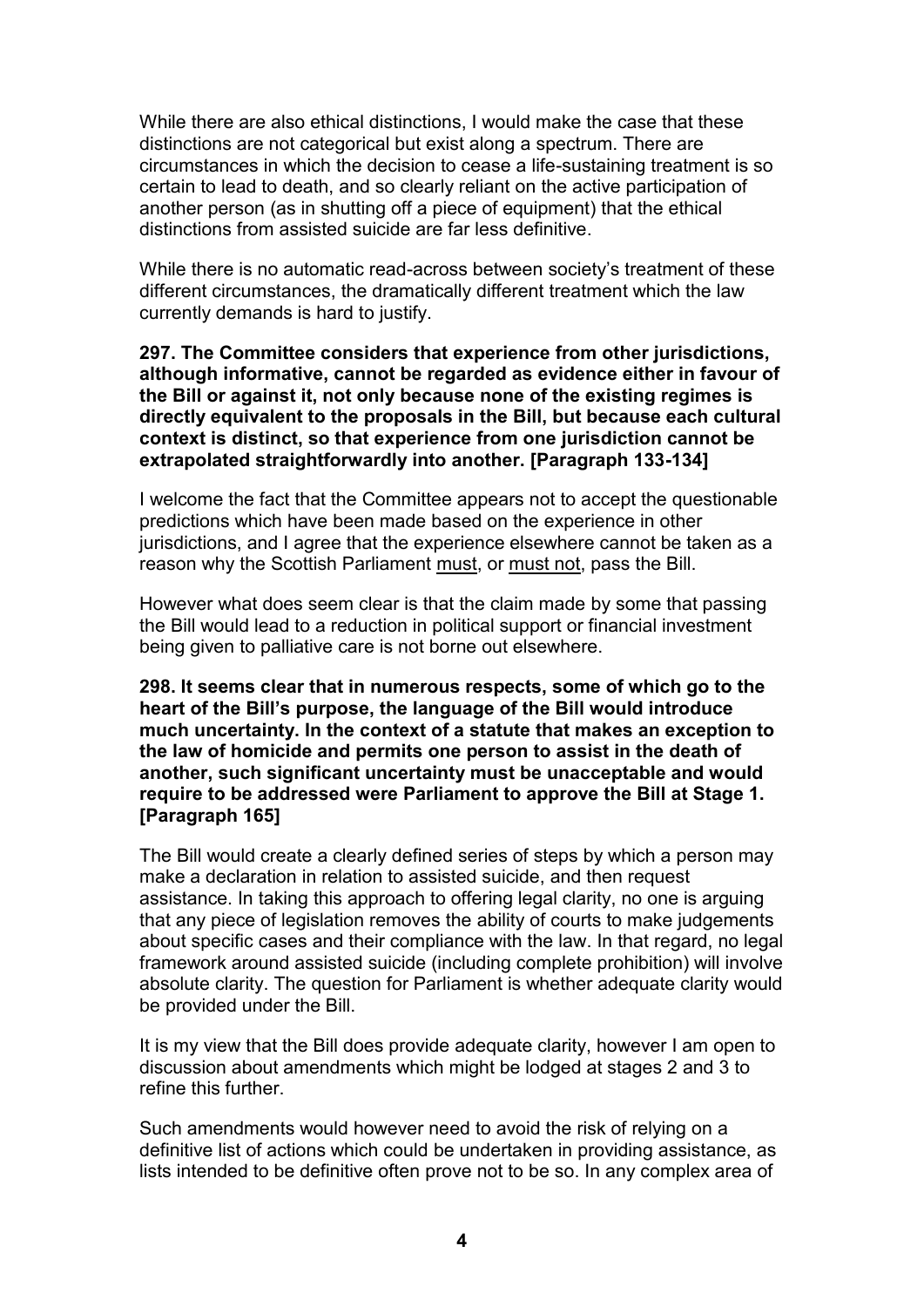legislation, there will be a place for the development of case law, guidance and regulations.

**299. The Committee notes the comments made by some witnesses that the Bill does not distinguish adequately between "assisted suicide" (which it seeks to legalise) and "euthanasia" (which it does not); [Paragraph 139] it does not define the criteria for eligibility sufficiently clearly; [Paragraph 147] it describes the role of the facilitator using ambiguous terminology; [Paragraph 148] and it contains a savings clause which may make prosecution difficult in cases where it would be desirable.[Paragraph 156-165]**

As above, I am open to proposals to amend the Bill and will welcome those which seek to strengthen it or to improve definitions without being too prescriptive.

I consider that some of the arguments raised against the Bill on grounds of clarity are overstated. For example the suggestion that people would satisfy the eligibility criteria on the basis of minor medical conditions alone simply does not arise from a reading of sections 8(3)(d), 8(4) and 8(5) taken together. Similarly I find it hard to accept the idea that the term "comfort and reassurance" would be interpreted by a court as permitting a facilitator to actively encourage a person to commit suicide.

However if changes are required in order to underline the intentions of the Bill in these areas, and if this can be done without causing unintended consequences which would restrict the operation of the Bill, I am perfectly willing to consider amendments in this regard.

**300. The Committee considers that a requirement for mandatory psychiatric assessment would be desirable in relation to any request for assisted suicide by a person who was terminally ill, under the age of 25, and/or with a history of mental disorder. [Paragraph 181-184] The Committee also acknowledges the argument that given the magnitude of the decision to commit suicide, assessment by a psychiatrist ought to be routine in all cases. [Paragraph 168,169]**

The availability of psychiatric assessment at every stage, without a requirement that it be mandatory, is the intention of the Bill. This appears to fit with the expectation of the psychiatric profession regarding the role of such assessment. While the Committee has acknowledged the argument for routine assessment, it has also heard the contrary argument from witnesses such as the Royal College of Psychiatrists.

The Committee considers this question in light of the understandable view that a decision to pursue assisted suicide is "not an ordinary treatment decision"; this seems also to be the case in relation to a decision to end dialysis as described in comments quoted at paragraph 166. There does not seem to be a clear rationale for the view that the test of capacity itself is different in the two circumstances.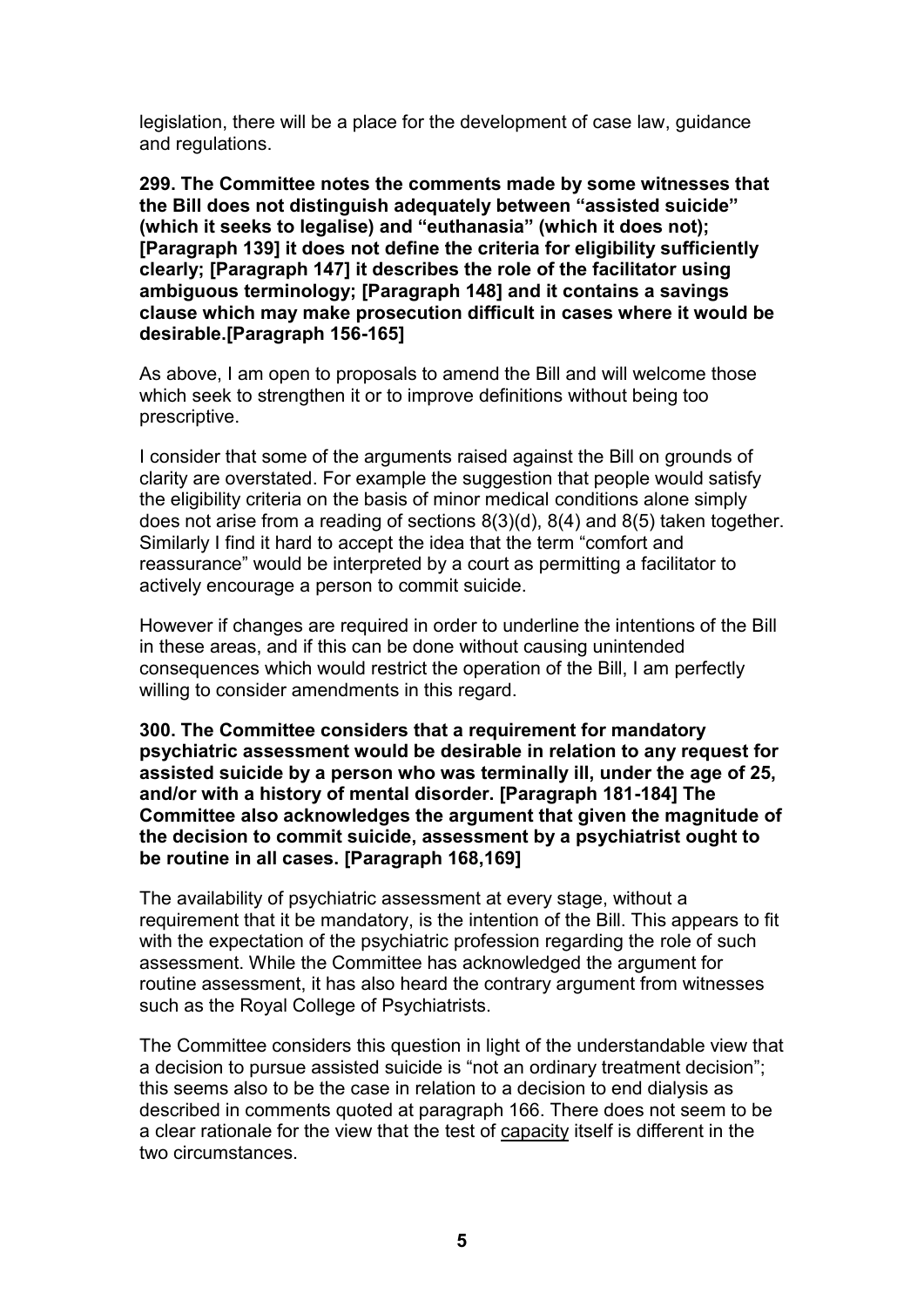However if the Committee wishes to introduce amendments to require routine psychiatric assessments in some or all cases, I am not minded to oppose them unless a concern arose that they would impede the operation of the legislation.

## **301. The Committee considers that if the Bill were to be approved at Stage 1, consideration would need to be given to measures aimed at minimising the risk of coercion; however the Committee notes that the risk of coercion can never be eliminated completely. [Paragraph 193 - 194]**

During the stage 1 inquiry I indicated that I would be open to the idea of creating a specific offence relating to coercion. I remain of the view that this may be a worthwhile amendment to the Bill.

If the Committee wishes to propose other additional measures in this regard, I am open to discussing possible amendments.

I agree that the risk of coercion can never be eliminated – but this is true under the current law as well as under the Bill. In particular, it cannot be assumed that the absence of a legal route to assisted suicide provides protection from coercion; indeed the opposite may be true. It is impossible to produce a definitive number of terminally ill people who commit suicide in Scotland at present, precisely because of the lack of any legal option for them to exercise this choice in a supported context. However it has been estimated that the number could be dozens per year, and these people may be vulnerable to coercion at present, not least because the choices made by and about them tend to be hidden from view. The Bill may not be capable of removing entirely any possible risk of coercion, but it should provide a better basis for identifying and countering that risk than is currently available.

## **302. The Committee notes the views of opponents and supporters of the Bill alike that assisted suicide, even if legal, would not be "medical treatment" in the ordinary sense. The Committee notes that the Bill does not preclude the possibility of the subject of assisted suicide being raised in the first instance by the healthcare practitioner rather than by the patient. [Paragraph 206- 209]**

I consider that paragraph 208 captures the important point here, in that guidance issued by professional bodies would be well capable of dealing with the question of how and when it would be appropriate for practitioners to discuss the issue of assisted suicide.

**303. The Committee acknowledges that there is demand on the part of professional bodies for protection for individual practitioners' rights of conscience. The Committee notes the likelihood that statutory provision for conscience cannot be enacted by the Parliament, and considers that alternatives to statutory protection (such as provision in professional guidance) do not provide an equivalent level of protection to that which statute can provide. [Paragraph 221, 228]**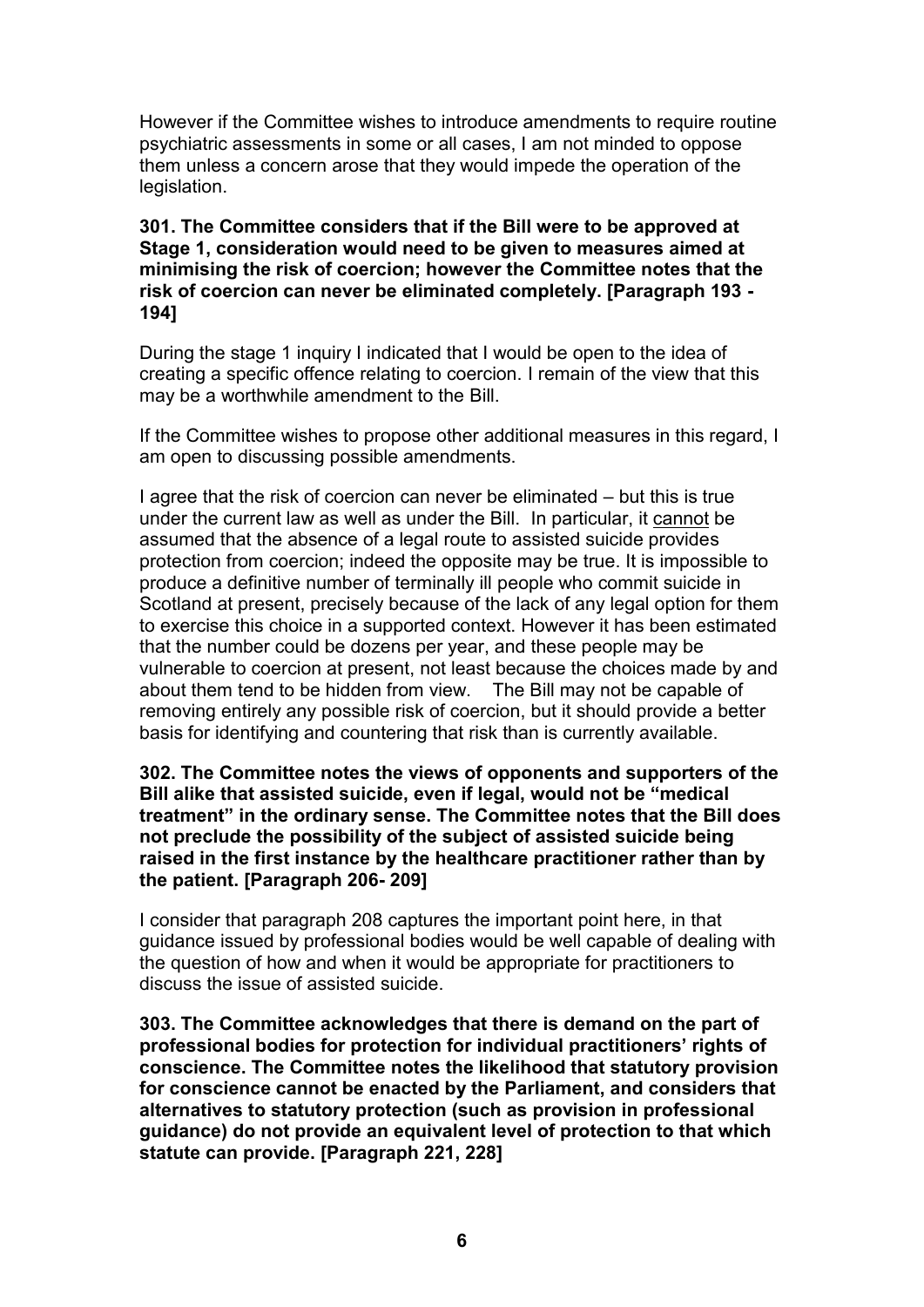**304. The Committee understands that, were this Bill to pass into law, it would, in theory, be possible in terms of legal principle under section 104 of the Scotland Act 1998, for an order to be made by a UK Minister and laid before the UK Parliament to provide for a "conscience clause" in Scotland enabling relevant health professionals to refrain from providing assistance under the Bill on the grounds of conscientious objection. Such an order can make provisions on matters that are reserved to Westminster, in consequence of an Act of the Scottish Parliament. [Paragraph 229]**

## **305. The Committee invites the member in charge, should the Parliament approve the general principles of the Bill, to explore the extent to which this possibility might be realistic and to report on this to the Committee in advance of Stage 2. [Paragraph 230, 231]**

The fact that assisted suicide itself is a devolved matter for the Scottish Parliament, and that the regulation of healthcare professionals is a reserved one, should not prevent the question of principle from being dealt with.

While a range of views has been expressed about the adequacy of protecting the conscience of medical practitioners by means of professional guidance, I agree with the Committee's conclusions at paragraphs 229-231, and will certainly explore the possibility of an order under Section 104 of the Scotland Act if the Bill's general principles are agreed to at Stage 1.

**306. The Committee notes a number of respects in which the role of the licensed facilitator would require to be clarified were the Bill to be approved at Stage 1. Clarification would be required in terms of what counts as permissible assistance; the means by which an assisted suicide may be accomplished under the Bill; and whether the facilitator is obliged to be present at the time of the suicide/attempted suicide. [Paragraph 253]**

I am open to discussing amendments designed to better define the role of facilitators, however I would once again draw attention to section 23 which allows Scottish Ministers to issue directions and guidance about how licensed facilitators are to act. This would be a far more flexible approach to defining the role of facilitators than primary legislation, and this is the intention of that section.

I would also raise a similar caveat to that raised in relation to paragraph 298 above, namely that a definitive list of actions which could be undertaken in providing assistance is almost certainly impossible and may also be inappropriate.

**307. The Committee considers that if the licensed facilitator is to have responsibility for attesting that the correct process has been followed in a case of assisted suicide, any legislation ought to provide that the facilitator must make every reasonable effort to be present when the act of suicide takes place. [Paragraph 255]**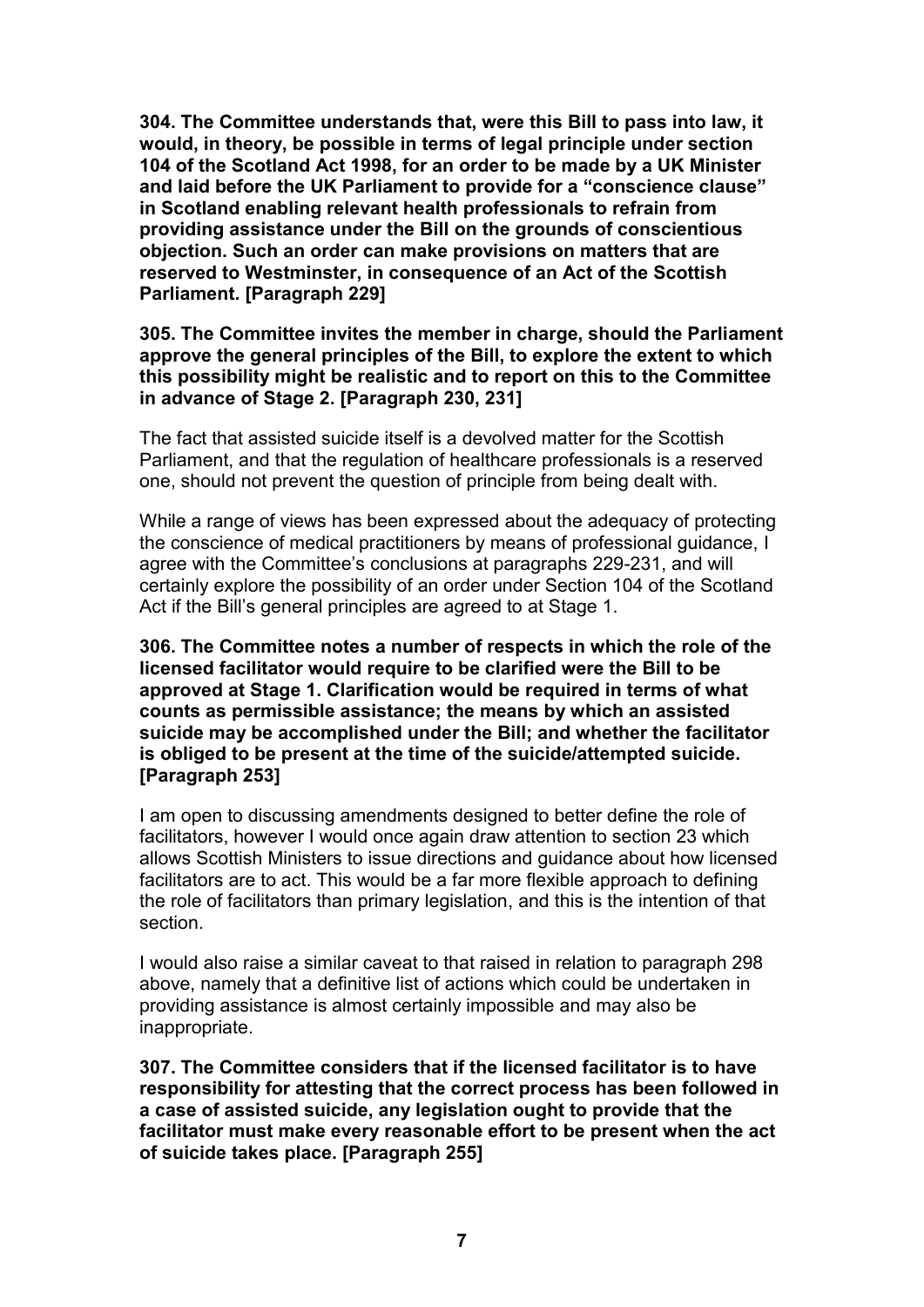This appears to be a relatively minor change from the form of words used in section 19, and I am open to exploring this at Stage 2.

**308. The Committee endorses the recommendation of the Delegated Powers and Law Reform Committee that there should be a requirement that, in addition to being published, any Ministerial Guidance or Directions for facilitators must be laid before the Parliament. [Paragraph 254]**

**309. The Committee considers that it would be preferable to require that deaths and attempted suicides under the legislation be reported to the Procurator Fiscal's office, rather than to the Police. [Paragraph 264]**

**310. The Committee considers that it would be preferable if provision were made for the creation of an independent supervisory body with responsibility for ingathering and checking of paperwork; collecting, analysing and publishing data on assisted suicide in Scotland; and overseeing and scrutinising the activities of licensed facilitators. The Committee considers that the creation of such a body would be essential both to safeguard the public, and to protect facilitators themselves. [Paragraph 268]**

As indicated during the Stage 1 inquiry, I accept the intention behind these proposals and will commit to exploring the best way of addressing them at stage 2.

**311. The Committee considers that legislation to permit assisted suicide seems discordant with a wider policy of suicide prevention, in two ways. [Paragraph 275]**

**312. First, because it involves differentiating between the majority of circumstances in which suicide is to be regarded as a tragedy and prevented wherever possible, and some circumstances in which suicide is to be regarded as a reasonable choice to be facilitated and supported; this risks sending negative messages to, and about, those who would be eligible for assistance under the legislation. [Paragraph 278-280]**

**313. Second, because legislating to permit assisted suicide could have a corrosive effect on the central suicide prevention message by "normalising" suicide and seeming to endorse it. [Paragraph 278-280]**

If there was a genuine conflict between providing a legal system for assisted suicide and efforts to prevent suicide more generally in wider society, we would surely see this in the statistics available from countries which have introduced such a system. However I am aware of no such conflict being identified.

As shown in a SPICe paper to the Health and Sport Committee, there is no evidence of an increase in the general rate of suicide either at the time of a change in the law, or in the years following, in Belgium, the Netherlands or Oregon (see briefing contained in Committee papers available at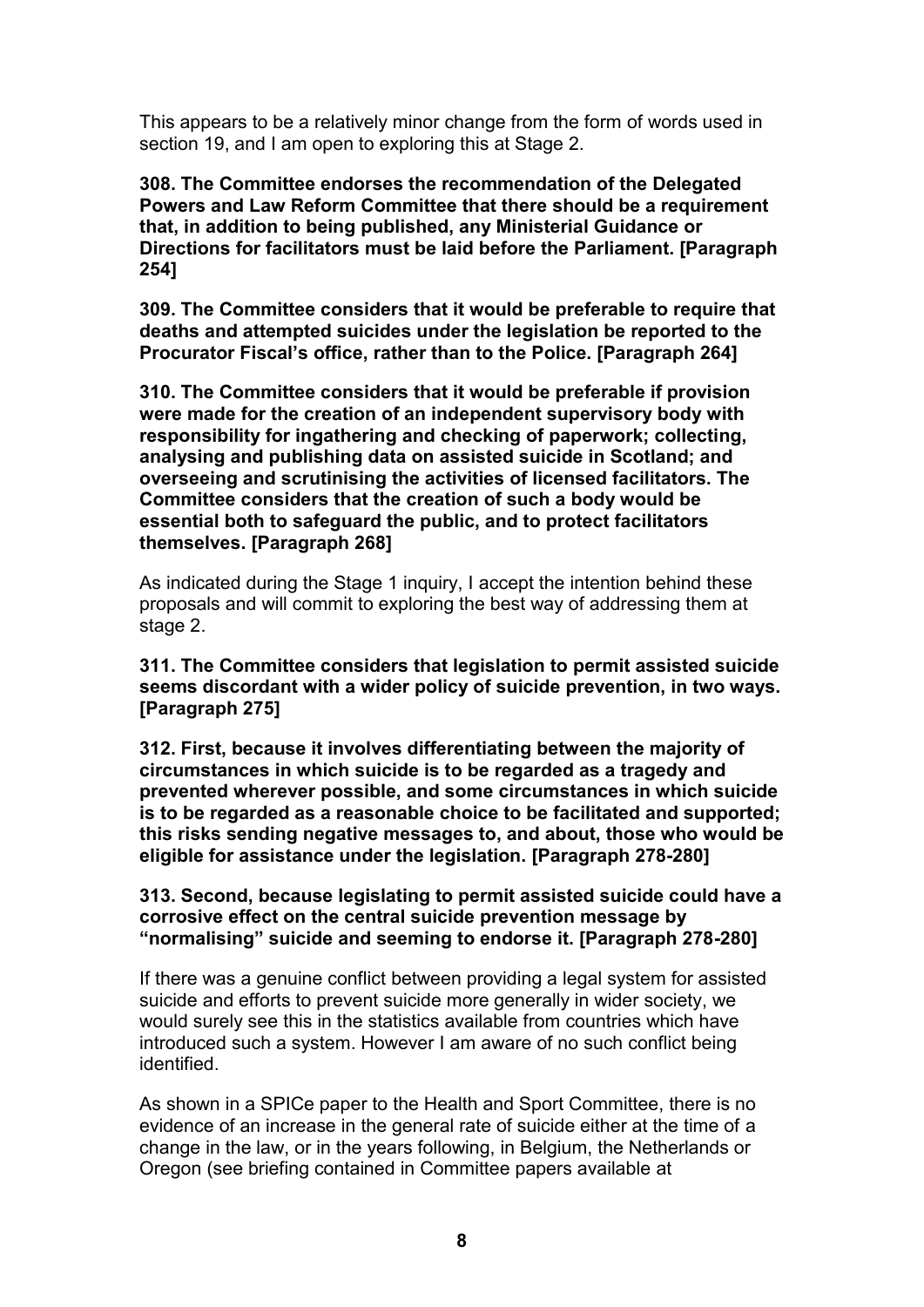[http://goo.gl/GCMQZ6\)](http://goo.gl/GCMQZ6). In the absence of any evidence of such a link, it is unreasonable to presume that one exists.

There is a very well understood difference between the situations catered for in the Bill, and suicide more generally. To argue that differentiating between them is difficult would imply that the broad public support for assisted suicide (generally shown to be around or above two thirds of people in Scotland) represents a lack of concern about suicide more generally. I cannot accept that such an attitude exists.

There is certainly a genuine concern felt by some people that if others in their own situation were to be supported to take the choice of assisted suicide, this might imply that this is the "correct" choice for all people in those circumstances. For example many organisations representing or working with disabled people express this view, though it should be noted that this does not reflect the majority support found amongst disabled people themselves for the principle of assisted suicide (for example the 2007 British Social Attitudes survey found that 75% of disabled people believe that a person with a terminal and painful illness from which they will die should be allowed an assisted death).

The assumption underlying this concern seems to replicate, albeit unintentionally, the outmoded paternalistic approach to care which implies that one choice is correct for all people. The argument for legalisation of assisted suicide is grounded in a respect for the right of people to make choices on their own terms, and a rejection of the notion that one person's choice should be imposed on another.

#### **314. The Committee has concerns that specifying that the act of assistance must take place within 14 days of the second request being recorded may create pressure for a person to proceed with an act of suicide prematurely. [Paragraph 286, 287**

A balance requires to be struck here between ensuring the recency of the test of mental capacity and the avoidance of any unintentional pressure to act. As I stated during the Stage 1 inquiry I am open to exploring alternative ways of striking this balance, and I note the possible approaches suggested by the Committee at paragraph 287.

One further option would be for the second request for assistance to be renewable at the end of the 14 day time limit, effectively "resetting the clock". This would require a further statement regarding mental capacity in line with section 11(2), and would avoid the requirement that the drug previously prescribed be removed.

**315. The Committee is also concerned at the prospect of lethal doses of drugs being dispensed into the community in an uncontrolled manner; the Committee considers that, if there were any cases in which no timelimit was in operation, some system for controlling/accounting for lethal doses of drugs between the issue of the prescription and the act of suicide would need to be devised.[Paragraph 287]**